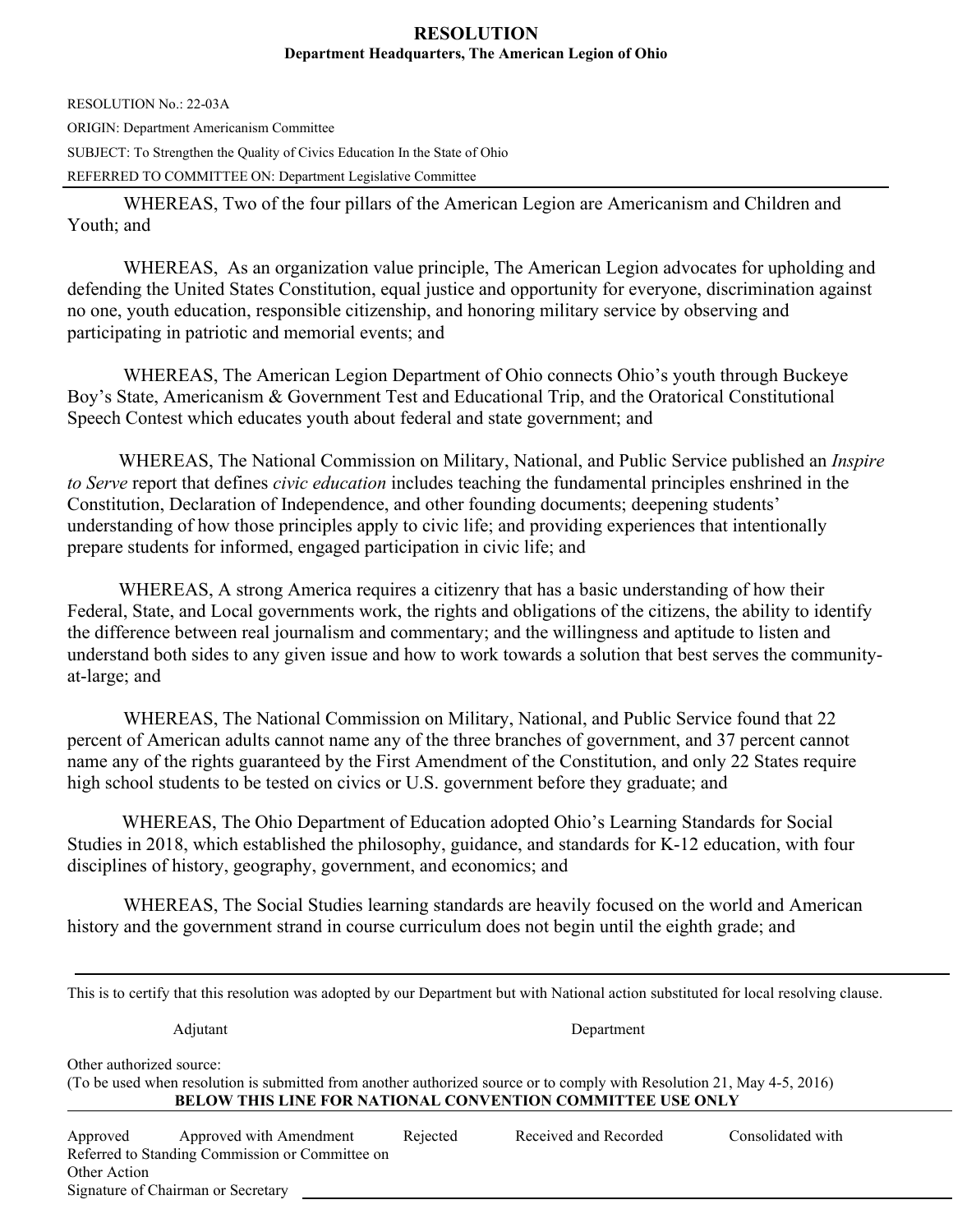## **RESOLUTION Department Headquarters, The American Legion of Ohio**

RESOLUTION No.: 22-03A ORIGIN: Department Americanism Committee SUBJECT: To Strengthen the Quality of Civics Education In the State of Ohio REFERRED TO COMMITTEE ON: Department Legislative Committee

WHEREAS, The Ohio Department of Education requires only one US Government course as a requirement for high school graduation and it is the only course that includes civic participation and skills as a required course topic; and

WHEREAS, The Ohio Department of Education does provide high school students the option to enroll and complete an Advanced Placement United States Government Course; and

WHEREAS, The Ohio Department of Education does offer a *Social Science and Civic Engagement Honors Diploma*, which requires a minimum GPA of 3.5, a minimum ACT score of 27, or a minimum SAT score of 1280, and five completed units of Social Studies in which course offerings are history, financial literacy, and US Government; and

 WHEREAS, The Ohio Revised Code 3301.079(B)(3), states that it is the responsibility of Ohio Local boards of education to vet and approve curriculum and educational materials for their District; and

WHEREAS, The Ohio General Assembly may pass legislation that requires new educational standards or course requirements; and

WHEREAS, The Ohio State Board of Education may study, review, and adopt newly revised standards and/or model curriculum for districts to implement with a well-defined transition plan; and, now, therefore, be it

**RESOLVED, By The American Legion Department of Ohio, Department Executive Committee assembled in regular session, in Delaware, Ohio, on April 2, 2022, that we call upon The Ohio General Assembly and/or The Ohio State Board of Education, to expand high-quality, age-appropriate, evidence-based civic education to all K-12 students by revising Ohio's Learning Standards for Social Studies; and be it further** 

**RESOLVED, That the Ohio's Learning Standards for Social Studies shall include a new required course on U.S. Government for seventh or eighth graders; a new required Ohio State Government Course as a requirement for high school graduation, and be it further** 

**RESOLVED, To promote hands-on civic learning through visits to local and state public hearings, courtroom visits, local boards of elections, and simulated learning opportunities; and be it further** 

| This is to certify that this resolution was adopted by our Department but with National action substituted for local resolving clause.                                                                                   |            |                       |                   |  |  |  |  |  |
|--------------------------------------------------------------------------------------------------------------------------------------------------------------------------------------------------------------------------|------------|-----------------------|-------------------|--|--|--|--|--|
| Adjutant                                                                                                                                                                                                                 | Department |                       |                   |  |  |  |  |  |
| Other authorized source:<br>(To be used when resolution is submitted from another authorized source or to comply with Resolution 21, May 4-5, 2016)<br><b>BELOW THIS LINE FOR NATIONAL CONVENTION COMMITTEE USE ONLY</b> |            |                       |                   |  |  |  |  |  |
| Approved with Amendment<br>Approved<br>Referred to Standing Commission or Committee on<br>Other Action<br>Signature of Chairman or Secretary                                                                             | Rejected   | Received and Recorded | Consolidated with |  |  |  |  |  |